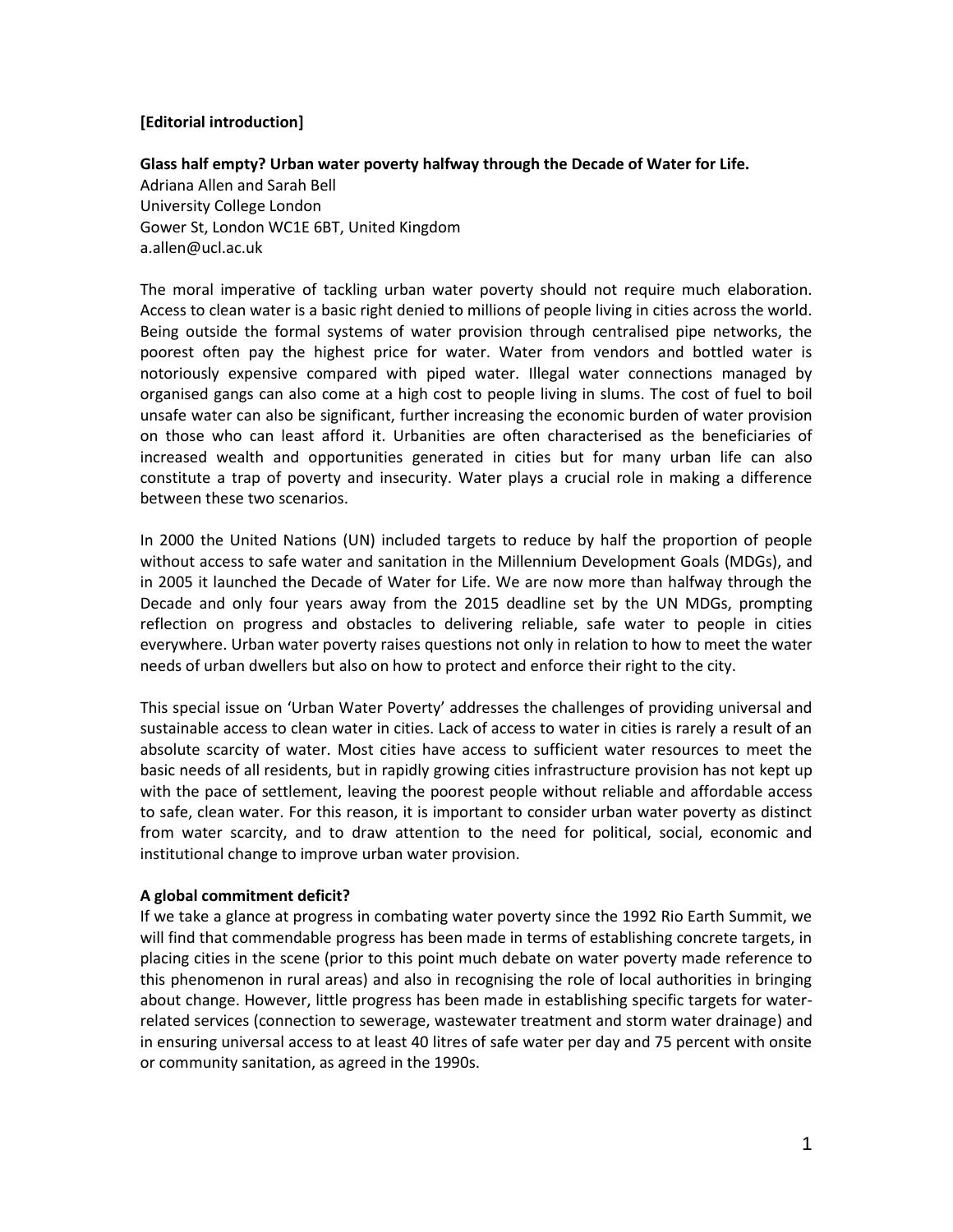Compounded with what could be termed as a 'global commitment deficit', we also face deficits in the way we frame our understanding of the problem: What is urban water poverty? Where does it take place? Who is affected? And why is this one of the most persistent problems facing us in the New Millennium?

Given the difficulty of establishing a benchmark based on adequate access to water, the UN MDGs place emphasis on the availability of improved water supply at a reasonable distance. The Global Water Supply and Sanitation Assessment Report 2000 suggests that 'reasonable access' should be broadly defined as 'the availability of at least 20 litres per person / per day from a source within one kilometre of the user's dwelling'. But for most urban dwellers, distance alone does not provide an appropriate standard; population density is a much more critical factor (McGranahan and Satterthwaite, 2006).

Much has been written about the fact that what is measured as 'improved facilities' might not necessarily constitute 'adequate access' (Jowit 2010). The adoption of an inadequate conceptualisation has significant implication in terms of underestimating the real number of people living in urban water poverty. For instance, according to official statistics, over 90 percent of the urban population of Bangladesh had access to improved water supply in 2000. However, studies drawn from individual cities in the country show that the proportion with safe and sufficient provision is much less, about 50 percent in Dhaka (Mamtaz and Akter, 2004; Sarkar and Rahman, 2008).

# **Water poor cities or citizens?**

An additional issue articulated to the definition of urban water poverty is the question of what and who is affected. Are we talking about cities or people? If we look at urban water poverty from a natural resource perspective – that is in terms of water availability and variability – the focus tends to be on megacities. The World Water Assessment Programme reveals that the majority of these cities lie within regions experiencing mild to severe water stress, and that most of such megacities are in Asia. However, analysis drawn from demographic and health surveys suggests that in many nations of the South water provision is worse in smaller urban centres than in larger cities. And if the definition of adequate provision for water were to be set as a house connection or a yard tap, then more than half of the population in these cities has inadequate provision (Guardiola et al, 2010)

A number of tools developed in recent years are helpful to gain a better grasp of the complex and multiple dimension of water poverty, such as the Water Poverty Index (WPI), developed in 2003 by Caroline Sullivan and her colleagues at the UK Centre for Ecology and Hydrology (Sullivan et al, 2003). The WPI combines measures of water availability and access with measures of people's capacity to access water, therefore taking into account both the physical and socio-economic factors associated with water deprivation. This approach helps to articulate the bigger and the smaller picture by combining indicators across five main components: resources (what is available?), access (what is the extent of coverage?), use (how effectively is water used?), capacity (what is the capacity to manage water?) and environment (what are the environmental impacts?).

The value of the WPI is that it provides a comprehensive picture of the multiple potential causes and consequences of water poverty, easily accessible for policy making and planning. People can be 'water poor' in the sense of not having sufficient water for their basic needs because it is not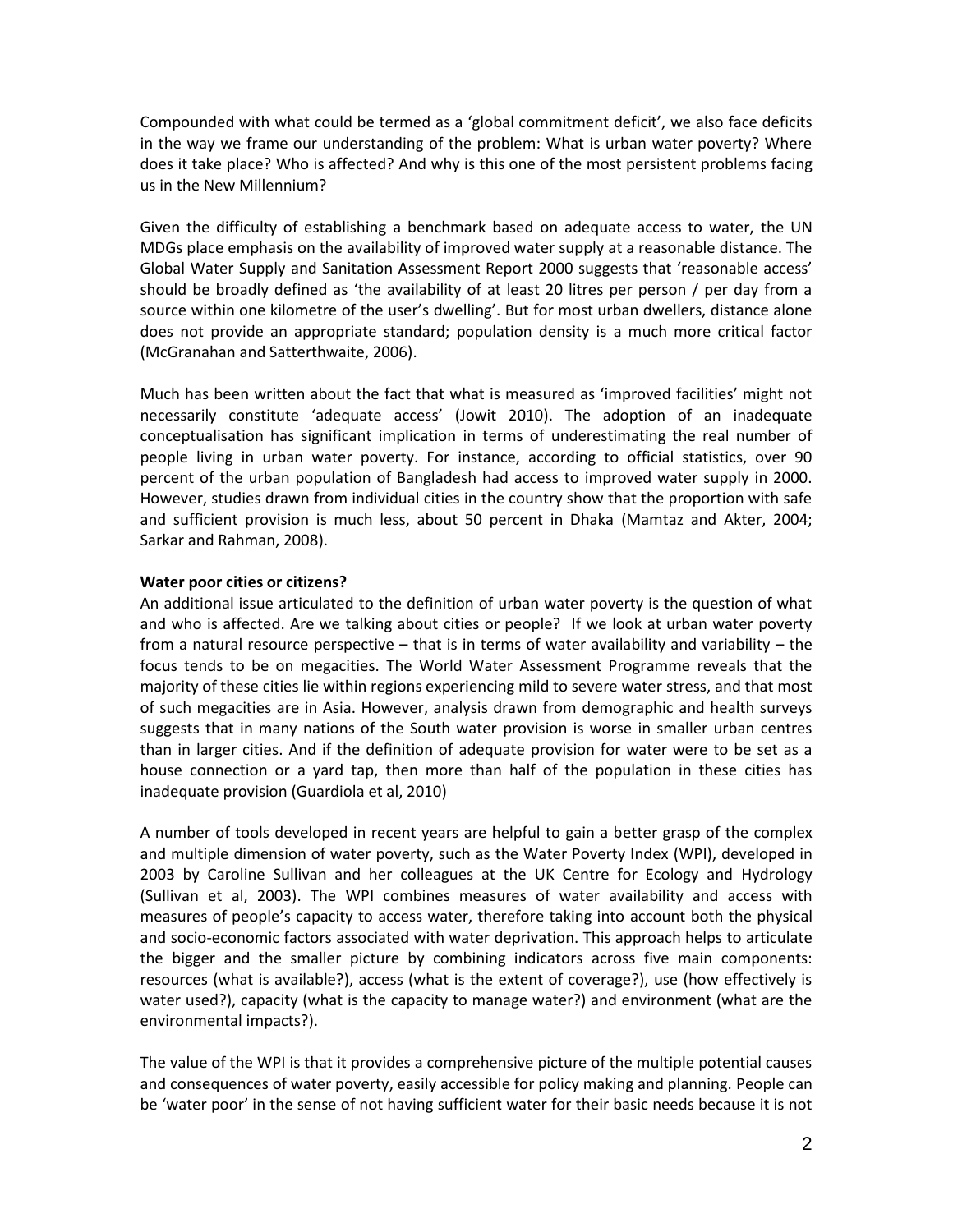available, or because they may have to walk a long way to get it, or even if they have access to water nearby, supplies may be limited for various reasons. Of course, people may also be 'water poor' because they are 'income poor'. Although a move in the right direction, the WPI has only been applied so far to a handful of communities in a handful of countries and its application to urban areas requires further conceptual and methodological refinement.

#### **Urban water transitions**

Whilst in most cases urban water poverty is not necessarily connected to water scarcity, it is also true that water over-consumption is increasingly posing a threat to the availability of global water resources. Thus, water deprivation and excess consumption - together with the multiple ways in which water is used for profitable business but with rather questionable developmental benefits - need to be examined and tackled as interconnected realities. This stresses the need to unpack urban water poverty in the context of multiple 'urban water transitions'. In other words, cities face different challenges in relation to water, ranging from severe under consumption to over consumption and expanded water footprints, for instance through the virtual water imported through food produced at long distance rather than locally and regionally. In many cases these challenges coexist within the same city.

In the middle of the 20th century, Kuznets observed that in the course of economic growth income inequalities first increased and then decreased. The term 'environmental Kuznets curve' was coined in the 1980s in response to the finding that (some) environmental problems display a similar pattern, initially increasing with economic growth and then declining. However, water problems do not decline with affluence and economic growth. Furthermore, the local and global effects of urban water transitions are strongly linked through a vicious circle, in which over consumption and expanded water footprints eventually have an impact on water availability and variability, affecting access at the household level and therefore increasing the likelihood of water poverty.

Darrel Jenerette and Larissa Larsen in their 2006 article '*A global perspective on changing sustainable urban water supplies***'** set out to identify patterns of renewable water availability and urban consumption throughout the globe between the years 2000 and 2015. To better understand the interactions between urban consumption and regional availability of renewable water they used a modified ecological footprint (EF) approach, examining variations between consumption and availability in the 524 largest world cities. Their findings suggest that climate induced reductions in water availability may be more of a concern than population growth or increased per-capita demand for securing continued supplies of water to large cities.

# **From physical to social networks**

For some time, we have heard that urban water poverty is not a technical or a resource problem but a governance problem. Therefore the emphasis has been placed on reforming public utilities, bringing the private sector into play, introducing water charges and cost-recovery practices. We have also become used to the call for demand-led water management, changing consumer behaviour, reducing inefficient water use and so on. In the last two decades we have been bogged down by the private/public controversy, missing the point of how to effectively reach the water poor (Budds and McGranahan, 2003). The main problem is that both the public and the private sector are showing little capacity and/or willingness to deal with the challenges at hand (Bakker, 2007; Nilsson and Nyanchaga, 2008).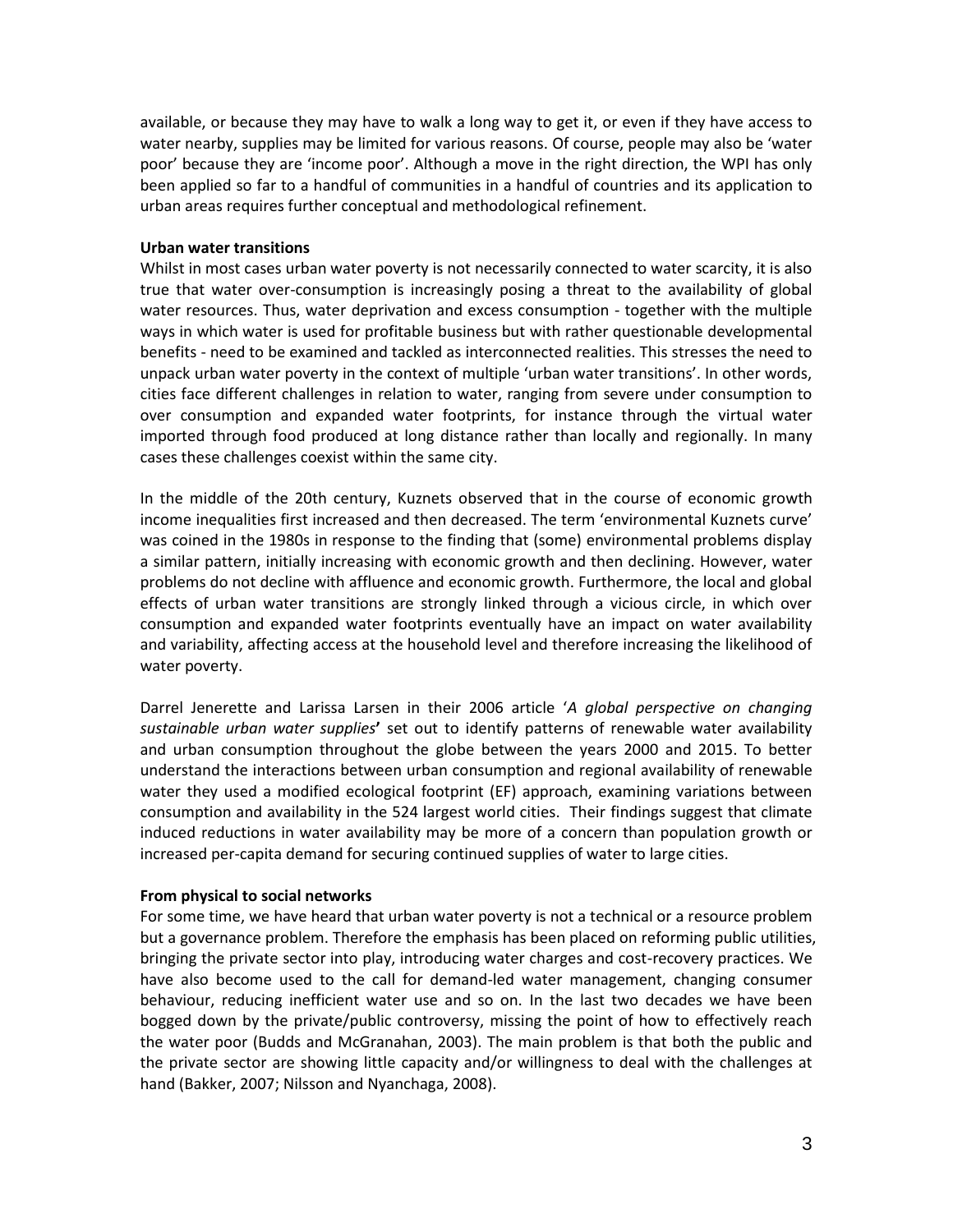When looking at the specific ways in which the urban poor gain access to water services, it is possible to identify a wide range of practices and arrangements. Some of these are formal, 'policy-driven' mechanisms supported by institutional arrangements of the state. But in addition to these, there is a wide set of arrangements that operate on the basis of solidarity and reciprocity and on informal provision, as in the case of small independent water providers. These mechanisms can be characterised as being 'needs-driven' and correspond to the wide spectrum of practices adopted by the poor, often with little or no support from the state, its policies and resources. The crucial problem is that the bulk of the efforts to improve access to water are made on the policy-driven side of the wheel and remain unsupportive of the actual need-driven practices through which the poor get by (Allen, et al, 2006; Allen, 2010).

#### **Water poverty and urban sustainable development**

Contributions in this issue seek answers the following questions: What do we know about urban water poverty and how to tackle it? What additional conceptual frameworks can shed light into the way in which water material and immaterial flows produce cities and accumulation and deprivation within them? What needs to be done differently if we are to put this knowledge into practice up to and beyond 2015?

The papers are based on a symposium held at University College London in 2010 that aimed to bring together perspectives on urban water poverty from different disciplines. The authors of papers in this issue come from disciplines including earth sciences, engineering, geography and development studies, and the issues they address in their papers cross the boundaries between different disciplinary perspectives. The papers also address case studies in diverse cities including Dhaka, Bogotá, Mexico City, Mumbai, Chennai, Bangalore, Lusaka, Caracas, Cairo and Dar es Salaam.

Focusing on the experience of Bogotá, **Alan Gilbert** examines the governance arrangements that made possible to address not only poor access to water but also to other essential services, turning urban infrastructure and service deficits round in less than three decades. The paper takes us through a detailed exploration of how a combination of municipal autonomy and democratisation together with public and private arrangements contributed to almost full service provision, though problems remain in relation to affordability by the urban poor and in keeping provision in pace with the expansion of Bogotá. As with many other cities, service provision in the Capital District presents a contrasting trajectory with that of districts in the greater Bogotá, which houses an increasing proportion of the urban poor. This case study discusses the governance of water provision in relation to other services, offering a comparative overview of how political and managerial decisions on the public-private equation featured in Bogota in comparison to other Latin American cities, where citizen's satisfaction with total or partial privatisation of essential services features much lower. Current patterns of urban sprawl are however presenting similar challenges to those faced by other cities in the region, particularly if the current Bogota model of autonomous public-private enterprises is to be extended to peri-urban municipalities, inequality in water provision is likely to feature high among the challenges faced in the near future.

The papers by **Jenny Gronwall** and **Pascale Hofmann** both identify the shortcomings of current definitions and indicators applied to measure water deprivation in urban areas. Statistics and targets related to access to 'improved' water source under-represent the diverse strategies of the urban and peri-urban poor in meeting their water needs. For Gronwall this leaves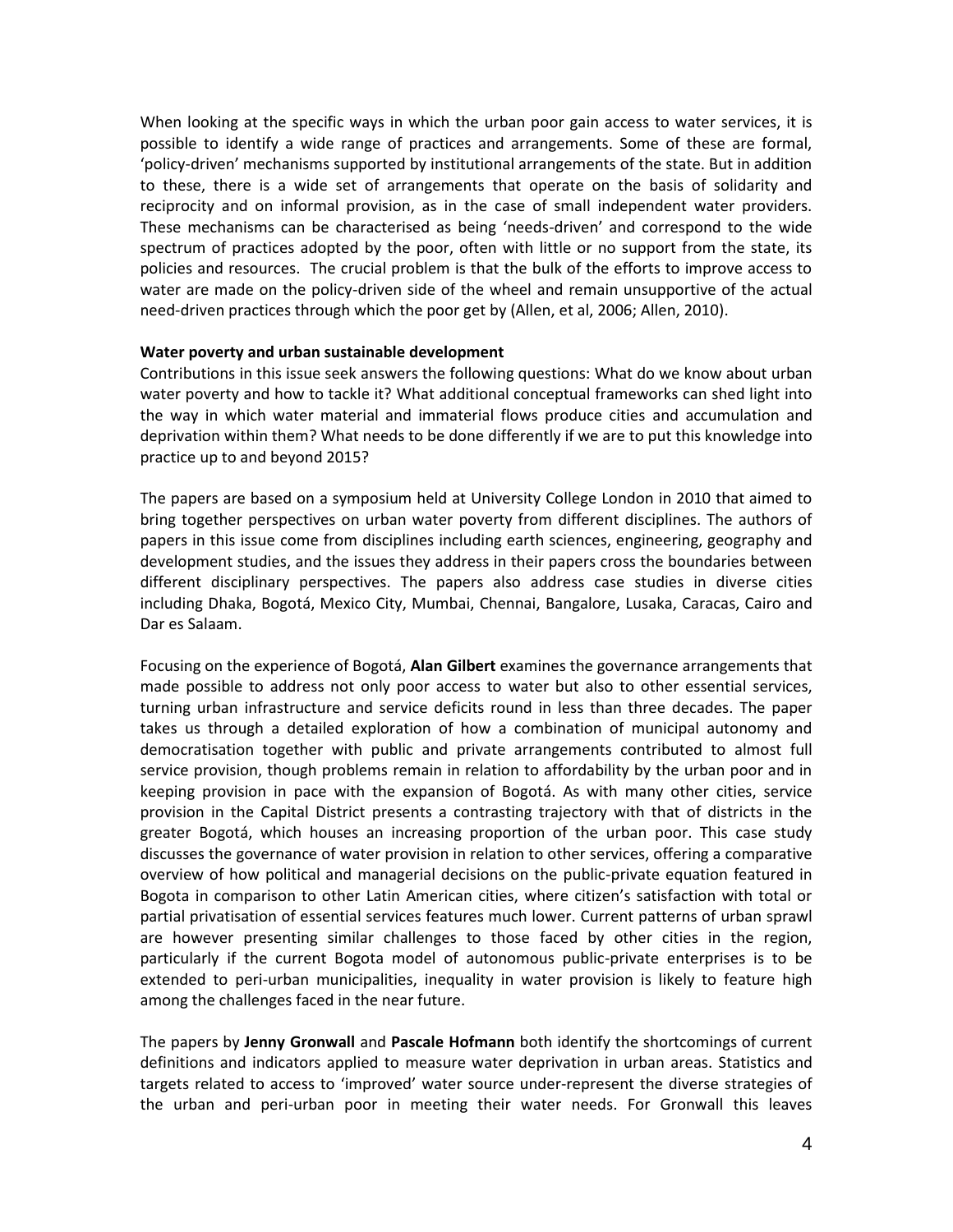groundwater as the 'invisible' resource and for Hofmann the peri-urban poor as 'invisible' citizens in urban water policy debates. Both authors emphasise the need to consider access to water of an appropriate quality for different uses in meeting basic needs, rather than simply focussing on 'improved' supplies to meet drinking water needs.

Hofmann's analysis of water poverty in peri-urban areas is developed through a comparative study of five metropolitan areas and leads to the conclusion that efforts to reduce water poverty should build upon grass roots strategies for accessing water and aim for adequate rather than 'improved' supply. Adequate supply for the peri-urban poor often involves water for livelihoods such as livestock keeping or textiles production where quantity rather than quality is important.

Gronwall's paper highlights the lack of attention to groundwater in policy and debate about urban water poverty. She compares the situation in Bangalore and Lusaka, showing the importance of hydrogeology, policy and infrastructure in determining dependence on groundwater. She draws attention to public health research which shows that quantity can be more important than quality in delivering improvements in hygiene, particularly for hand washing (Eisenberg et al, 2007). Again, this implies the need to reconsider definitions of 'improved' and 'safe' water. Setting more realistic targets that reflect access to sufficient water of an appropriate quality to achieve public health improvements provides the basis for more realistic appraisal of the current status of water provision in cities and open up options for water supply that currently exclude groundwater sources such as open wells.

Groundwater in Dhaka is made visible in the paper by **William Burgess et al,** which focuses on the critical issue of water pollution and demonstrates the need for a thorough scientific and technical understanding of urban water issues to underpin policy. Water quality can be a highly contentious issue in urban areas, particularly in attributing sources of pollution and managing water resources to minimise health risks to residents. The case study of the Dupi Tila aquifer in Dhaka shows the value of a good understanding of hydrological processes in guiding policy for urban water provision. Burgess et al show that where cities and governments have limited resources and capacity to enforce environmental regulation it is important that efforts are directed to where they can have the most beneficial impact. In Dhaka, hydrological surveys and modelling indicate that priority should be paid to managing ground water pollution from the River Buriganga, which is a more significant source of pollutants than local industrial sites.

Through the examination of municipal water schemes in a Mumbai squatter settlement, **Reid Cooper** takes us through the material and immaterial flows that regulate access to water by the poorest in the city. In doing so, he unveils the complex and fluid networks of social actors that in effect controlled water access and their embededness within wider assemblages that define agency power as a relational process rather a fixed set of attributes. In a self-proclaimed World Class city, where over half the population lives in informal settlements, conventional debates on water supply along the lines of public, private and civil society single or interlinked actions only skim the surface of the much more complex networks operating on the ground. The paper contributes a detailed deconstruction of the agency of such networks, essential to understand how generalised urban water poverty can be curbed or perpetuated under extreme conditions of urban inequality, and where flexible infrastructural systems have emerged vis a vis the making and remaking of space and its ecology through repeated cycles of demolition, relocation and reconstruction entangled with the protection and denial of the right to water. In this context, the author reveals how water networks are not only materially but also socially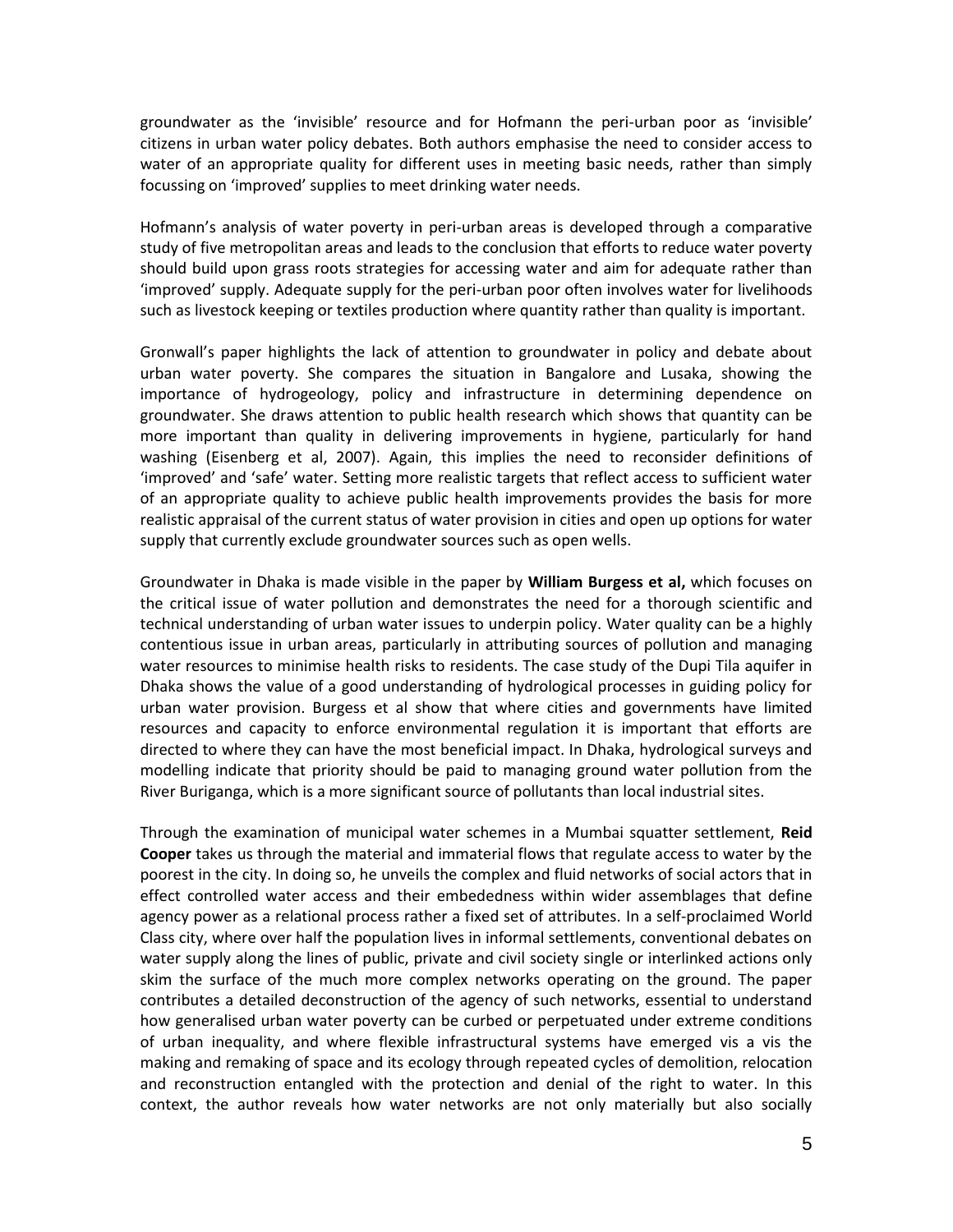constructed through a dense web of political patronage and corruption that alienates in practice both the state apparatus and slum dwellers from any control over the local water networks.

Formalised provision of water to cities has conventionally focussed on building large infrastructure systems and continually expanding them to meet demand. This model is reaching hydrological, environmental and economic limits in many cities, leading to increased attention to demand management (Butler and Memon 2005). **Ilan Adler** analyses the case of Mexico City, highlighting the potential for demand management measures such as retrofitting with water efficient sanitary fittings, as a more sustainable alternative to meeting projected water shortages than expanding supply from rivers far beyond the city catchment. Water demand management is important in 'freeing up' existing water resources that are being wasted to meet the needs of an expanding population, particularly the needs of the urban poor. This highlights the importance of good water governance and policy making, rather than the conventional attention to building large infrastructure projects.

Rainwater harvesting is often presented as a decentralised alternative to large infrastructure projects in water supply. **Pushpa Arabindoo** analyses the promotion of rainwater harvesting as a response to water shortage in Chennai, focussing on project to restore a temple tank in the southern coastal areas of the city. The case study presents the efforts by a local NGO to establish a grass-roots led project to restore the temple tank and surrounding areas, and to promote water conservation. The initiative was unsuccessful in mobilising active participation from middle class residents, drawing attention to entrenched social divisions. More importantly, policy and infrastructure changes that transform water from a public resource to a private commodity contribute to the shaping of the urban middle class as consumers rather than citizens, further disengaging residents from issues that do not directly impact them as individuals of households. The case study also shows the ephemeral nature of crisis-led urban environmental activism as middle class attention shifts from one emergency to another, failing to maintain sufficient attention to achieve long term change. The water crisis of 2003-2004 in Chennai raised the profile of community based approaches to implementing rainwater harvesting, but more recent developments such as the commissioning of a desalination plant demonstrate that the persistence of dominant modes of infrastructure provision.

Last but not least, Timeyin Uwejamomere (WaterAid) and Professor Matthew Gandy (UCL Urban Laboratory) offer a sobering reminder and overview of the key practical and intellectual challenges ahead if we are to address urban water poverty both as an essential and urgent task that requires further action and research.

# **Concluding remarks**

Providing adequate water supply to growing urban populations under changing climatic conditions is one of the greatest challenges of the twenty first century. Defining the scale of the challenge is made difficult by the complexities of urban life and hydrology, with the urban poor demonstrating diverse water needs and strategies for meeting them. Progress towards the MDG of halving the number of people without access to safe drinking water is positive and encouraging. However, renewed commitment from governments, the private sector, NGOs, researchers and the international community is required to ensure that this statistical achievement translates into sustained and sustainable improvement in the lives of the urban poor. Furthermore, this requires a more critical framing of the problematic at hand, away from the multiple biases and myths that populated the water debate.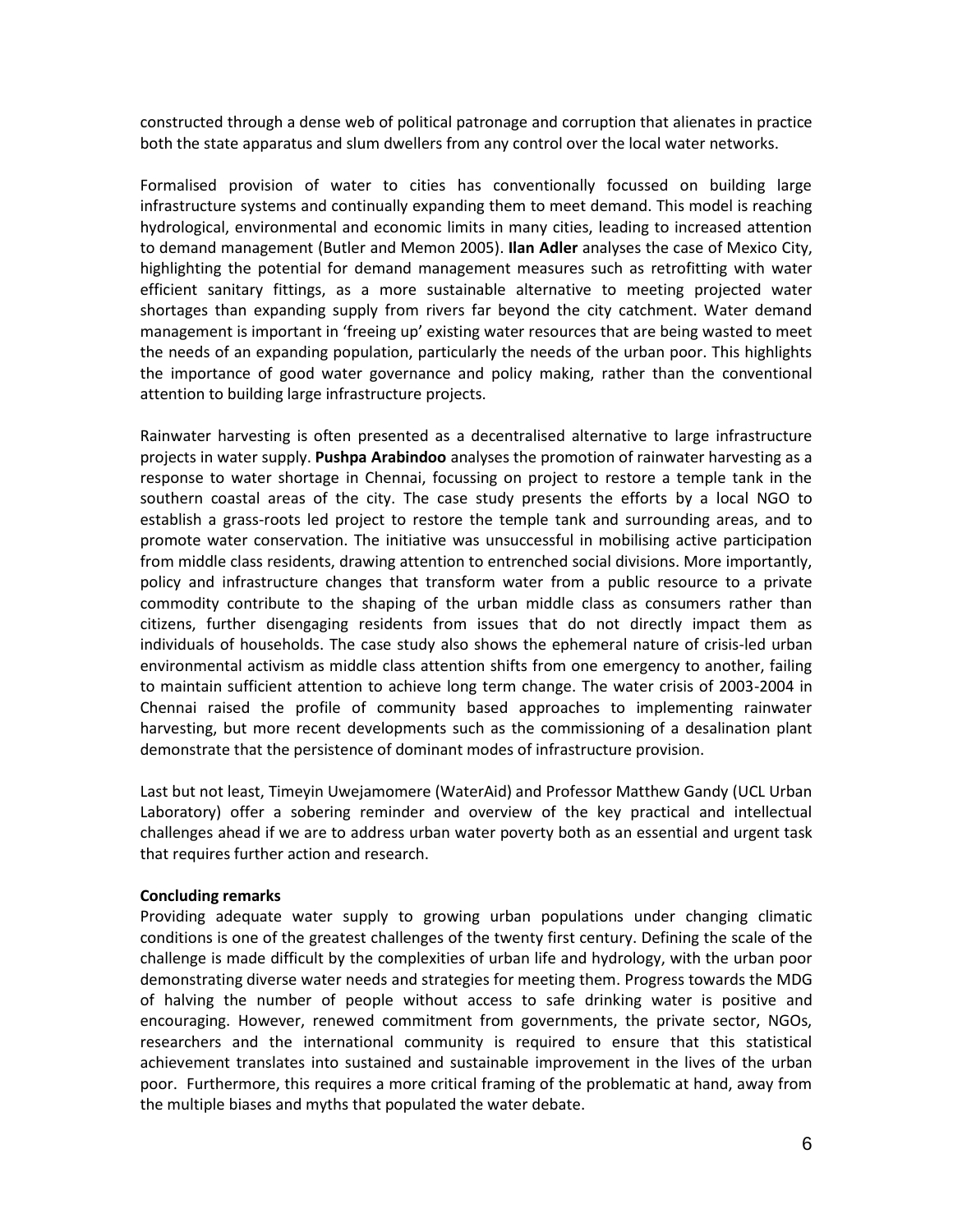The discussions throughout this special issue reinforce the notion that urban water poverty is not simply the result of resource scarcity or poorly managed utilities but rather a socially constructed process produced and reproduced through multiple socio-political processes of exclusion and discrimination, spanning from the macro level to the micro-cosmos of the household. Paraphrasing Amartya Sen (1999), it could be argued that urban water poverty is above all a 'deficiency of entitlement'.

Overcoming water poverty requires action based on sound knowledge of the lived experiences and needs of the urban poor, the nature of urban hydrological systems and technologies of water provision, the dynamics of urban power and politics, and international mechanisms for consolidating commitment and directing resources. This conceptualisation "compels us to tackle inequalities in the water sector seriously and work towards distributive justice around water as a productive resource. It allows us to question the water sector's dominant evocation of 'efficiency' and the 'common good' which can compromise on both equity principles and poor people's basic rights." (Mehta, 2006: 25)

# **Acknowledgements**

As guest editors of IJSUD we are especially thankful for the opportunity to work with Dr Ramin Keivani and for the editorial support of Miri Taffel and Lizzy Seal.

This issue is an outcome of the Urban Water Poverty initiative at University College London which was undertaken as part of the Grand Challenge of Sustainable Cities research programme, through collaboration between the UCL Environment Institute, Urban Laboratory and Development Planning Unit. The editors would like to thank Dr Ian Scott and Marianne Knight for their support and all the presenters and participants who contributed to the Urban Water Poverty series of events.

#### **References**

Allen, A. (2010) "Neither rural, nor urban: Service delivery options that work for the peri-urban poor" in Mathew Kurian and Patricia McCarney (eds.) *Peri-Urban Water and Sanitation Services: Policy, Planning and Method*. London: Springer, 27-61.

Allen, A., J. Dávila and P. Hofmann (.2006) "The peri-urban water poor: Citizens or consumers?" *Environment and Urbanization,* Vol. 18 (2): 333-335.. [http://eau.sagepub.com/cgi/content/refs/18/2/333]

Bakker, K. (2007) "Trickle Down? Private sector participation and the pro-poor water supply debate in Jakarta, Indonesia." *Geoforum*, Vol. 38 (5): 855-868.

Budds, J. and G. McGranahan, (2003) "Are the debates on water privatization missing the point? Experiences from Africa, Asia and latin America." *Environment and Urbanization*, Vol.15 (2): 87- 113.

Butler D. and F. A. Memon (2006) *Water Demond Management* London and Seattle, IWA Publishing.

Eisenberg, J. N., J. C. Scott and T. Porco (2007) "Integrating disease control strategies: Balancing water sanitation and hygiene interventions to reduce diarrheal disease burden." *American Journal of Public Health* 97(5): 846-852.